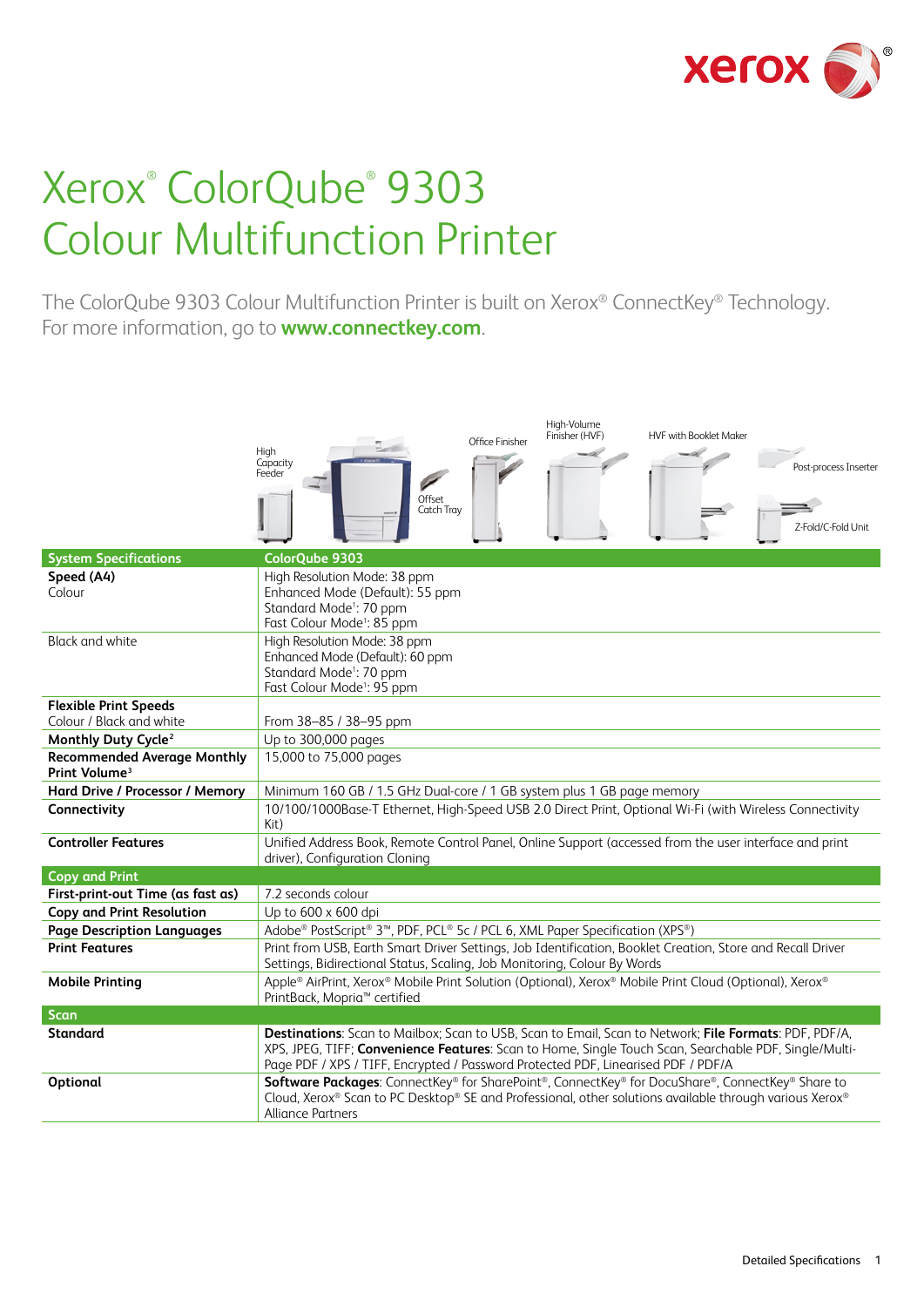| Fax                                                 |                                                                                                                                                                                                                                                                                                                                                                                                                                                                                                                                                                       |                                                                                                                       |                                                                                                             |
|-----------------------------------------------------|-----------------------------------------------------------------------------------------------------------------------------------------------------------------------------------------------------------------------------------------------------------------------------------------------------------------------------------------------------------------------------------------------------------------------------------------------------------------------------------------------------------------------------------------------------------------------|-----------------------------------------------------------------------------------------------------------------------|-------------------------------------------------------------------------------------------------------------|
| <b>Standard Features</b>                            | Internet Fax, Fax Build Job, Network Server Fax Enablement                                                                                                                                                                                                                                                                                                                                                                                                                                                                                                            |                                                                                                                       |                                                                                                             |
| <b>Optional Features</b>                            | Fax Forward to Email or SMB, Walk-up Fax (one-line and two-line options, includes LAN Fax), other solutions<br>available through various Xerox® Alliance Partners                                                                                                                                                                                                                                                                                                                                                                                                     |                                                                                                                       |                                                                                                             |
| <b>Security</b>                                     |                                                                                                                                                                                                                                                                                                                                                                                                                                                                                                                                                                       |                                                                                                                       |                                                                                                             |
| <b>Standard Features</b>                            | McAfee® Embedded, McAfee ePolicy (ePO) Compatible, Hard Drive Image Overwrite, 256-bit Encryption<br>(FIPS 140-2 compliant), Common Criteria Certification (ISO 15408), Secure Print, Secure Fax, Secure Scan,<br>Secure Email, Cisco® TrustSec Identity Services Engine (ISE) Integration, Network Authentication, SSL,<br>SNMPv3, Audit Log, Access Controls, User Permissions                                                                                                                                                                                      |                                                                                                                       |                                                                                                             |
| <b>Optional Features</b>                            |                                                                                                                                                                                                                                                                                                                                                                                                                                                                                                                                                                       |                                                                                                                       | McAfee Integrity Control, Xerox® Secure Access Unified ID System®, Smart Card Enablement Kit (CAC/PIV/.NET) |
| <b>Accounting</b>                                   |                                                                                                                                                                                                                                                                                                                                                                                                                                                                                                                                                                       |                                                                                                                       |                                                                                                             |
| <b>Standard Features</b>                            |                                                                                                                                                                                                                                                                                                                                                                                                                                                                                                                                                                       | Xerox® Standard Accounting (Copy, Print, Scan, Fax, Email), Network Accounting Enablement                             |                                                                                                             |
| <b>Optional Features</b>                            | Xerox <sup>®</sup> Alliance Partners                                                                                                                                                                                                                                                                                                                                                                                                                                                                                                                                  | Equitrac Express®, Equitrac Office®, Equitrac Professional®, YSoft® SafeQ®, other solutions available through various |                                                                                                             |
| <b>Device Specifications</b>                        |                                                                                                                                                                                                                                                                                                                                                                                                                                                                                                                                                                       |                                                                                                                       |                                                                                                             |
| <b>Control Panel Languages</b>                      | International English, International French, Italian, German, International Spanish, Dutch, Brazilian<br>Portuguese, Swedish, Norwegian, Danish, Finnish, Turkish, Greek, Russian, Czech, Polish, Hungarian,<br>Romanian, Catalan                                                                                                                                                                                                                                                                                                                                     |                                                                                                                       |                                                                                                             |
| <b>Accessories</b>                                  |                                                                                                                                                                                                                                                                                                                                                                                                                                                                                                                                                                       |                                                                                                                       |                                                                                                             |
| Optional                                            | High Capacity Feeder (HCF)<br>HCF Kit (A4 SEF) (HCF required)<br>HCF Kit (A3 SEF) (HCF required)<br>Offset Catch Tray<br>Office Finisher<br>High Volume Finisher (HVF)<br>High Volume Finisher with Booklet Maker<br>Z Fold / C Fold Unit with HVF with Booklet Maker<br>Post Process Inserter with HVF and HVF with Booklet Maker<br>Convenience Stapler<br>Smart Card Enablement Kit<br>Xerox® Secure Access Unified ID System®<br>Walk up Fax (One- or Two-line options, includes LAN Fax)<br>Wireless Connectivity Kit<br>McAfee Integrity Control Enablement Kit |                                                                                                                       |                                                                                                             |
| <b>Foreign Device Interface (FDI)</b><br>(Optional) | Also known as Auxiliary Access Device, this is an interface to third party access control devices, such as coin<br>machines and card readers.                                                                                                                                                                                                                                                                                                                                                                                                                         |                                                                                                                       |                                                                                                             |
| <b>Electrical Requirements</b>                      |                                                                                                                                                                                                                                                                                                                                                                                                                                                                                                                                                                       |                                                                                                                       |                                                                                                             |
|                                                     | Voltage: 220-240 VAC, -10% / +6% (198-254 VAC)<br>Frequency: 50 Hz, +/- 3, 10 A                                                                                                                                                                                                                                                                                                                                                                                                                                                                                       |                                                                                                                       |                                                                                                             |
| <b>Power Consumption</b>                            |                                                                                                                                                                                                                                                                                                                                                                                                                                                                                                                                                                       |                                                                                                                       |                                                                                                             |
| <b>Running (Max)</b>                                | 230V: 2300 watts (10A)                                                                                                                                                                                                                                                                                                                                                                                                                                                                                                                                                |                                                                                                                       |                                                                                                             |
| <b>Running (Average)</b>                            | 750 watts                                                                                                                                                                                                                                                                                                                                                                                                                                                                                                                                                             |                                                                                                                       |                                                                                                             |
| <b>Standby Mode</b>                                 | 350 watts                                                                                                                                                                                                                                                                                                                                                                                                                                                                                                                                                             |                                                                                                                       |                                                                                                             |
| <b>Low Power Mode</b>                               | 185 watts                                                                                                                                                                                                                                                                                                                                                                                                                                                                                                                                                             |                                                                                                                       |                                                                                                             |
| Sleep Mode                                          | 105 watts                                                                                                                                                                                                                                                                                                                                                                                                                                                                                                                                                             |                                                                                                                       |                                                                                                             |
| <b>Warm-up (Ready to Mark)</b>                      | From Low Power: As fast as 47 sec. (Dependent on the number of services registered)<br>From Sleep: As fast as 3 min 30 sec. (Dependent on the number of services registered)<br>The Intelligent Ready power management feature learns the unique print usage patterns of an office so the<br>device will be in ready mode when needed and automatically go into lower power modes when not needed.<br>This feature maximises energy efficiency and results in pages being generated in as fast as 7.2 seconds                                                         |                                                                                                                       |                                                                                                             |
| <b>Operating Environment</b>                        |                                                                                                                                                                                                                                                                                                                                                                                                                                                                                                                                                                       |                                                                                                                       |                                                                                                             |
| <b>Required Temperature Range</b>                   | 10° to 32° C                                                                                                                                                                                                                                                                                                                                                                                                                                                                                                                                                          |                                                                                                                       |                                                                                                             |
| <b>Required Relative Humidity</b>                   | 5% to 85%                                                                                                                                                                                                                                                                                                                                                                                                                                                                                                                                                             |                                                                                                                       |                                                                                                             |
| Sound                                               | <b>Run Continuous</b><br>Impulse<br><b>Standby</b>                                                                                                                                                                                                                                                                                                                                                                                                                                                                                                                    |                                                                                                                       |                                                                                                             |
| <b>Sound Power Levels</b>                           | 7.8 B(A)                                                                                                                                                                                                                                                                                                                                                                                                                                                                                                                                                              | 8.6 B(A)                                                                                                              | 5.5 $B(A)$                                                                                                  |
| <b>Sound Pressure Levels</b>                        | 63 dB(A)                                                                                                                                                                                                                                                                                                                                                                                                                                                                                                                                                              | 71 dB(A)                                                                                                              | 40 dB(A)                                                                                                    |
|                                                     |                                                                                                                                                                                                                                                                                                                                                                                                                                                                                                                                                                       |                                                                                                                       |                                                                                                             |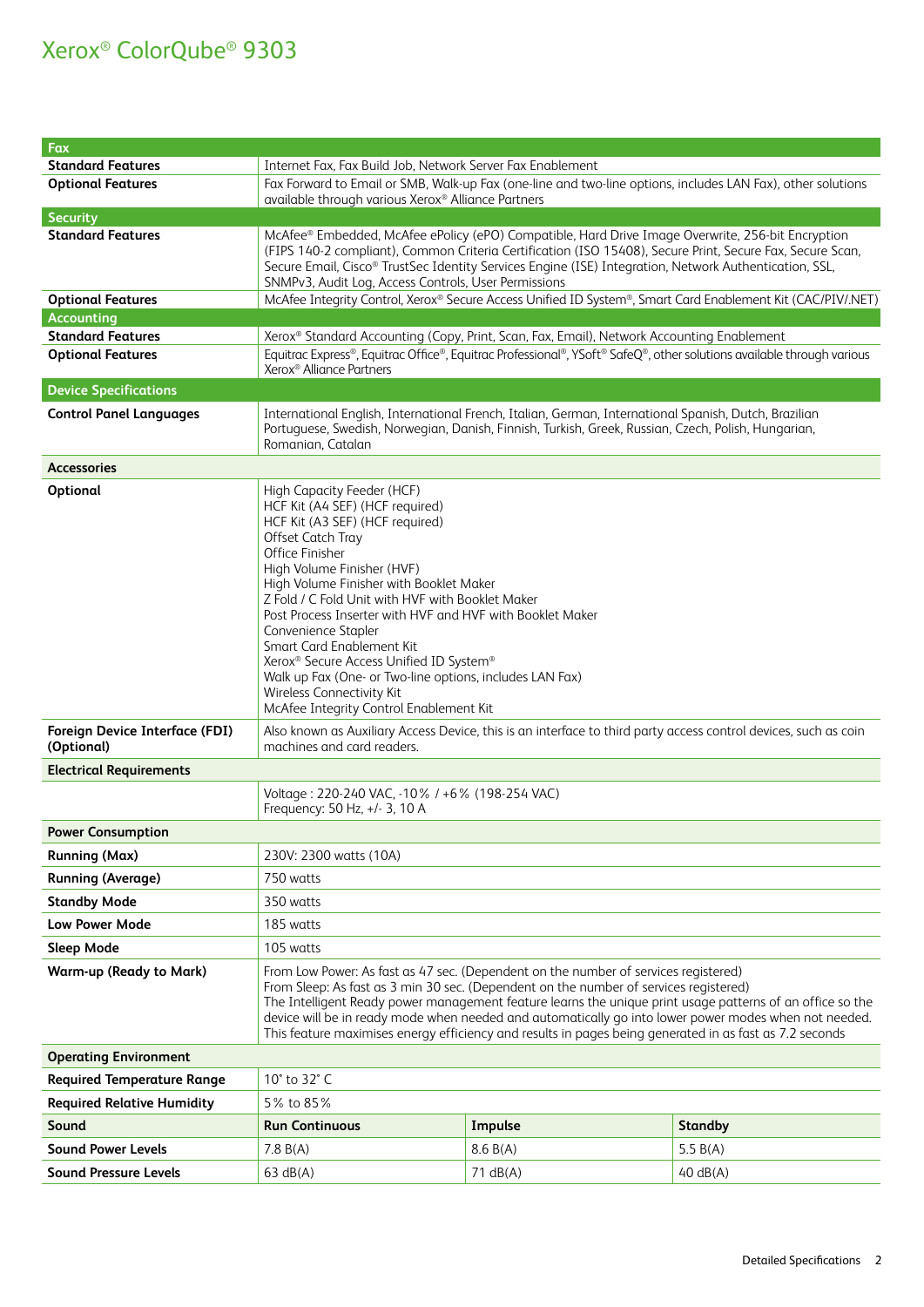| <b>Dimensions and Weight</b>                                                                                           | Width                                                                                                                                                                                                                                                                                                                                                                                                  | Depth  | Height   | Weight   |
|------------------------------------------------------------------------------------------------------------------------|--------------------------------------------------------------------------------------------------------------------------------------------------------------------------------------------------------------------------------------------------------------------------------------------------------------------------------------------------------------------------------------------------------|--------|----------|----------|
| IOT with Offset Catch Tray (OCT)                                                                                       | 1,398 mm                                                                                                                                                                                                                                                                                                                                                                                               | 722 mm | 1,156 mm | 227 kg   |
| <b>IOT with Office Finisher</b>                                                                                        | 1,651 mm                                                                                                                                                                                                                                                                                                                                                                                               | 722 mm | 1,156 mm | 255 kg   |
| <b>IOT with High Volume Finisher</b>                                                                                   | 2,075 mm                                                                                                                                                                                                                                                                                                                                                                                               | 722 mm | 1,156 mm | 311.5 kg |
| IOT with High Volume Finisher<br>with Booklet Maker, Post Process<br><b>Inserter and Z-Fold/</b><br><b>C-Fold Unit</b> | 2,443 mm                                                                                                                                                                                                                                                                                                                                                                                               | 722 mm | 1,156 mm | 368.8 kg |
| <b>IOT with OCT and High Capacity</b><br>Feeder                                                                        | 1,607 mm                                                                                                                                                                                                                                                                                                                                                                                               | 722 mm | 1,156 mm | 257 kg   |
| <b>Certifications</b>                                                                                                  |                                                                                                                                                                                                                                                                                                                                                                                                        |        |          |          |
|                                                                                                                        | FCC Class A Compliant (U.S.); DOC Class A Compliant (Canada)<br>CB Certified (IEC 60950/EN 60950)<br>2004/108/EC<br>2006/95/EC<br>99/5/EC<br>Full System Common Criteria (ISO 15408) certification<br><b>ENERGY STAR®</b><br>ECOLOGO <sup>®</sup><br>Citrix <sup>®</sup> Certified<br>Cerner<br><b>MEDITECH</b><br>To view the latest list of certifications, go to www.xerox.com/OfficeCertifications |        |          |          |
| <b>Paper Handling</b>                                                                                                  |                                                                                                                                                                                                                                                                                                                                                                                                        |        |          |          |
| <b>Duplex Automatic Document Feeder</b>                                                                                |                                                                                                                                                                                                                                                                                                                                                                                                        |        |          |          |
| Capacity <sup>4</sup>                                                                                                  | 100 sheets                                                                                                                                                                                                                                                                                                                                                                                             |        |          |          |
| <b>Speed</b>                                                                                                           | 84 images per minute (ipm) black and white, 60 ipm colour                                                                                                                                                                                                                                                                                                                                              |        |          |          |
| <b>Paper Sizes Sensed</b>                                                                                              | A5 / 148 x 210 mm to A3 / 297 x 420 mm SEF or<br>A5 / 148 x 210 mm to A4 / 210 x 297 mm LEF                                                                                                                                                                                                                                                                                                            |        |          |          |
| Weights                                                                                                                | 50 to 160 gsm                                                                                                                                                                                                                                                                                                                                                                                          |        |          |          |
| <b>Bypass Tray</b>                                                                                                     |                                                                                                                                                                                                                                                                                                                                                                                                        |        |          |          |
| Capacity <sup>4</sup>                                                                                                  | 100 sheets of 75 gsm                                                                                                                                                                                                                                                                                                                                                                                   |        |          |          |
| <b>Sizes</b>                                                                                                           | A5 to SRA3 SEF                                                                                                                                                                                                                                                                                                                                                                                         |        |          |          |
| Weights                                                                                                                | 60 to 220 gsm                                                                                                                                                                                                                                                                                                                                                                                          |        |          |          |
| <b>Types</b>                                                                                                           | Plain<br>Heavy weight<br>Extra heavy weight<br>Labels<br>Transparencies (paper backed not supported)<br>Envelopes<br>Punched paper<br>Recycled                                                                                                                                                                                                                                                         |        |          |          |
| Three Front Loading Paper Trays - Paper Trays 1, 2 and 3                                                               |                                                                                                                                                                                                                                                                                                                                                                                                        |        |          |          |
| Capacity <sup>4</sup>                                                                                                  | Trays 1-2: 550 sheets of 75 gsm each tray<br>Tray 3: 2,100 sheets of 75 gsm                                                                                                                                                                                                                                                                                                                            |        |          |          |
| <b>Sizes</b>                                                                                                           | Trays 1-2: A5 / 148 x 210 mm to A3 / 297 x 420 mm<br>Tray 3: A4 / 210 x 297 mm LEF                                                                                                                                                                                                                                                                                                                     |        |          |          |
| Weights                                                                                                                | 60 to 220 gsm                                                                                                                                                                                                                                                                                                                                                                                          |        |          |          |
| <b>Types</b>                                                                                                           | Plain<br>Labels (Trays 1-2 only)<br>Punched paper (Trays 1-2 only)                                                                                                                                                                                                                                                                                                                                     |        |          |          |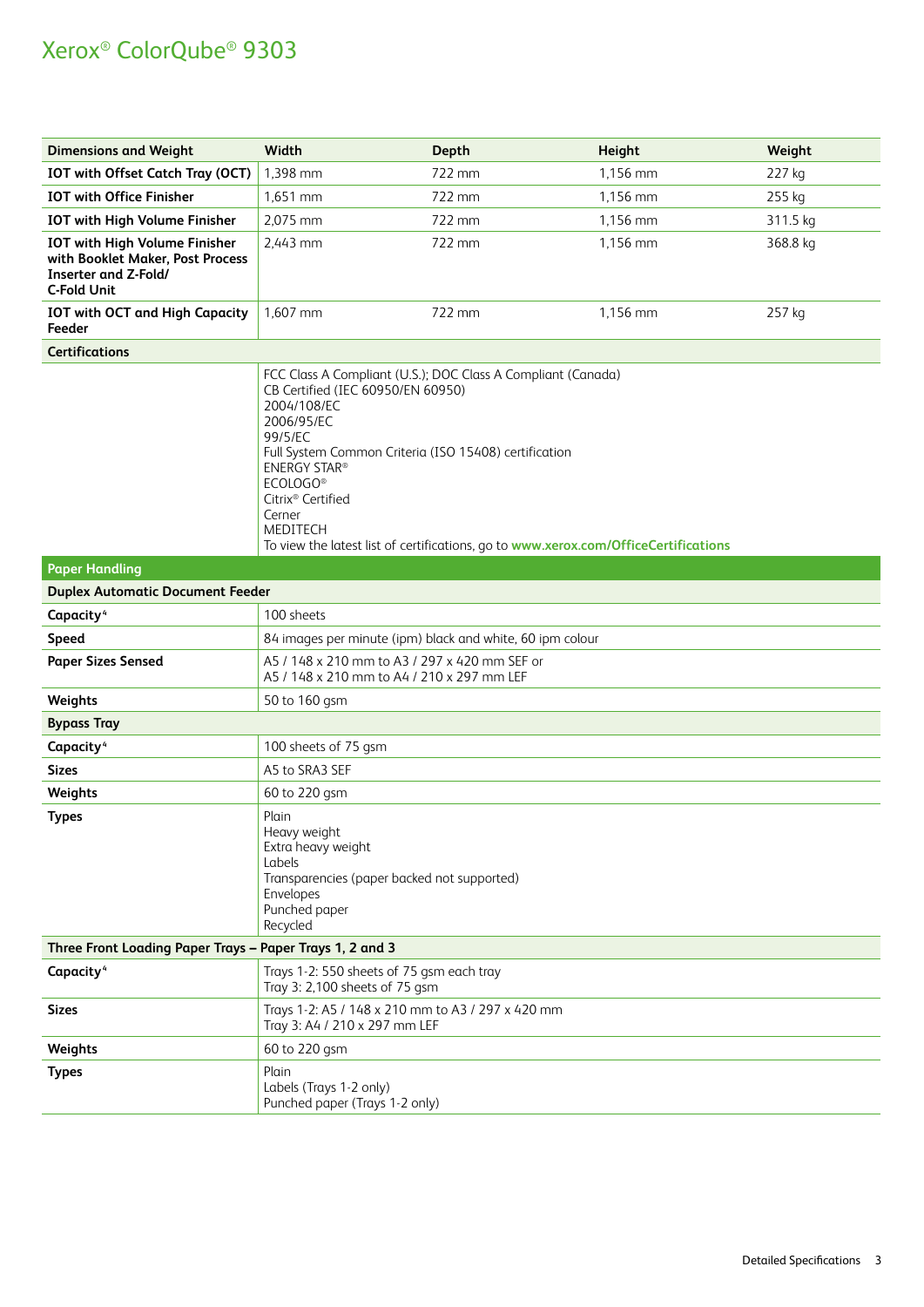| <b>High Capacity Feeder (Optional)</b>                    |                                                                                                                                                                                        |  |  |
|-----------------------------------------------------------|----------------------------------------------------------------------------------------------------------------------------------------------------------------------------------------|--|--|
| Capacity <sup>4</sup>                                     | Up to 4,000 sheets of 75 gsm                                                                                                                                                           |  |  |
| <b>Sizes</b>                                              | A4 / 210 x 297 mm LEF<br>Optional A4 Short Edge Kit - A4 / 210 x 297 mm SEF with 2,000 sheet capacity<br>Optional A3 Short Edge Kit - A3 / 297 x 420 mm) SEF with 2,000 sheet capacity |  |  |
| Weights                                                   | 60 to 220 gsm                                                                                                                                                                          |  |  |
| <b>Total Capacity</b>                                     |                                                                                                                                                                                        |  |  |
| <b>Standard Capacity4</b>                                 | 3,300 sheets                                                                                                                                                                           |  |  |
| <b>Device Total Capacity<sup>4</sup></b>                  | 7,300 sheets                                                                                                                                                                           |  |  |
| <b>Paper Output / Finishing</b>                           |                                                                                                                                                                                        |  |  |
| <b>Offset Catch Tray (OCT) (Optional)</b>                 |                                                                                                                                                                                        |  |  |
| Capacity <sup>4</sup>                                     | 500 sheets of 75 gsm                                                                                                                                                                   |  |  |
| <b>Office Finisher (Optional)</b>                         |                                                                                                                                                                                        |  |  |
| Capacity <sup>4</sup>                                     | Top Tray $-250$ sheets<br>Stacking Tray - 2,000 sheets                                                                                                                                 |  |  |
| Sizes                                                     | A5 / 148 x 210 mm to A3 / 297 x 420 mm                                                                                                                                                 |  |  |
| Weights                                                   | 60 to 220 gsm                                                                                                                                                                          |  |  |
| Stapling <sup>4</sup>                                     | 50 sheets<br>Single and dual                                                                                                                                                           |  |  |
| <b>Hole Punch (Optional)</b>                              | 2-hole punch, 4-hole punch, 4-hole "Swedish" punch                                                                                                                                     |  |  |
| <b>High Volume Finisher (Optional)</b>                    |                                                                                                                                                                                        |  |  |
| Capacity <sup>4</sup>                                     | Top Tray - 250 sheets<br>Stacking Tray - 3,000 sheets                                                                                                                                  |  |  |
| Sizes                                                     | A5 / 148 x 210 mm to A3 / 297 x 420 mm                                                                                                                                                 |  |  |
| Weights                                                   | 60 to 220 gsm                                                                                                                                                                          |  |  |
| Stapling <sup>4</sup>                                     | 100 sheets<br>Front single (landscape), rear single (portrait), dual staples, multiple staples                                                                                         |  |  |
| <b>Hole Punch (Optional)</b>                              | 2-hole punch, 4-hole punch and 4-hole "Swedish" punch                                                                                                                                  |  |  |
| High Volume Finisher with Booklet Maker (Optional)        |                                                                                                                                                                                        |  |  |
| Capacity <sup>4</sup>                                     | Top Tray $-250$ sheets<br>Stacking Tray - 3,000 sheets (2,000 sheets with Z-Fold/C-Fold)                                                                                               |  |  |
| Sizes                                                     | A5 / 148 x 210 mm) to A3 / 297 x 420 mm                                                                                                                                                |  |  |
| Weights                                                   | 60 to 220 gsm                                                                                                                                                                          |  |  |
| Stapling <sup>4</sup>                                     | 100 sheets<br>Front single (landscape), rear single (portrait), dual staples, multiple staples                                                                                         |  |  |
| <b>Hole Punch (Optional)</b>                              | 2-hole punch, 4-hole punch and 4-hole "Swedish" punch                                                                                                                                  |  |  |
| <b>Booklet Maker Capacity4</b>                            | Tray stop up: 25 booklets (1-15 sheets per booklet)<br>Tray stop down: Unlimited                                                                                                       |  |  |
| Sizes                                                     | A4 / 210 x 297 mm<br>216 x 356 mm<br>A3 / 297 x 420 mm                                                                                                                                 |  |  |
| Weights                                                   | 60 to 220 gsm                                                                                                                                                                          |  |  |
| Stapling <sup>4</sup>                                     | Saddle-stitch (2-15 sheets/8-60 page booklet)                                                                                                                                          |  |  |
| Folding                                                   | V-folding (1-5 sheets/unstapled)                                                                                                                                                       |  |  |
| Z-Fold/C-Fold Unit with HVF with Booklet Maker (Optional) |                                                                                                                                                                                        |  |  |
| Capacity <sup>4</sup>                                     | 50 sheets or unlimited capacity with tray stop in the down position                                                                                                                    |  |  |
| <b>Sizes</b>                                              | A4 / 210 x 297 mm                                                                                                                                                                      |  |  |
| Weights                                                   | 60 to 120 gsm                                                                                                                                                                          |  |  |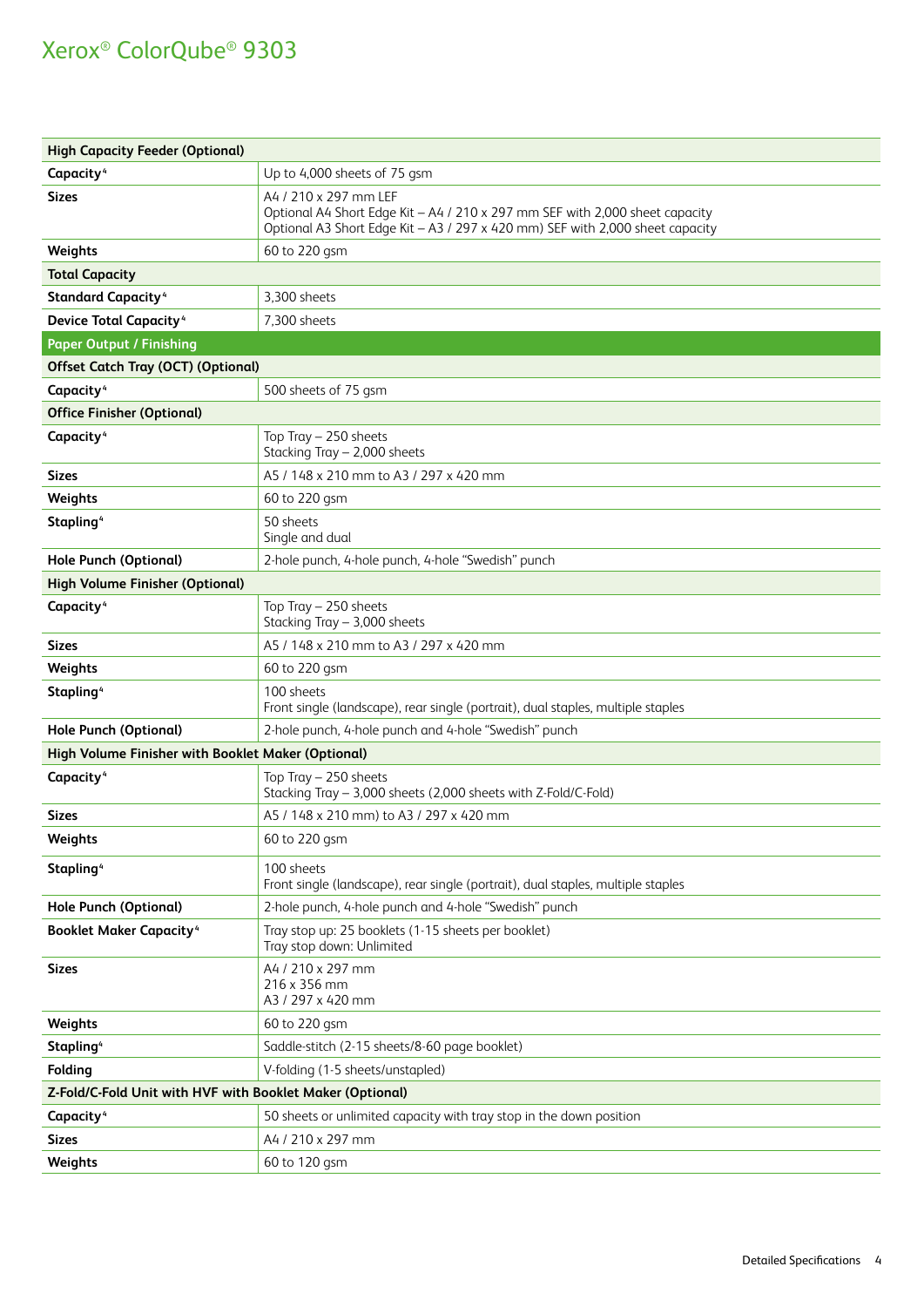| Post Process Inserter (Optional with HVF and HVF with Booklet Maker) |                                                                                                                                                                                                                                                                                                                                                                                                                                                                                                                                                                                                                                                                                                                                                                                                                                                                                                                                                              |  |  |
|----------------------------------------------------------------------|--------------------------------------------------------------------------------------------------------------------------------------------------------------------------------------------------------------------------------------------------------------------------------------------------------------------------------------------------------------------------------------------------------------------------------------------------------------------------------------------------------------------------------------------------------------------------------------------------------------------------------------------------------------------------------------------------------------------------------------------------------------------------------------------------------------------------------------------------------------------------------------------------------------------------------------------------------------|--|--|
| Capacity <sup>4</sup>                                                | 250 sheets<br>Tray stop down: unlimited                                                                                                                                                                                                                                                                                                                                                                                                                                                                                                                                                                                                                                                                                                                                                                                                                                                                                                                      |  |  |
| <b>Sizes</b>                                                         | A4 / 210 x 297 mm<br>216 x 356 mm<br>A3 / 297 x 420 mm                                                                                                                                                                                                                                                                                                                                                                                                                                                                                                                                                                                                                                                                                                                                                                                                                                                                                                       |  |  |
| Weights                                                              | 60 to 220 gsm                                                                                                                                                                                                                                                                                                                                                                                                                                                                                                                                                                                                                                                                                                                                                                                                                                                                                                                                                |  |  |
| <b>Convenience Stapler (Optional)</b>                                |                                                                                                                                                                                                                                                                                                                                                                                                                                                                                                                                                                                                                                                                                                                                                                                                                                                                                                                                                              |  |  |
| Capacity <sup>4</sup>                                                | 50 sheets<br>5,000 staples<br>Requires a separate outlet                                                                                                                                                                                                                                                                                                                                                                                                                                                                                                                                                                                                                                                                                                                                                                                                                                                                                                     |  |  |
| <b>Copy</b>                                                          |                                                                                                                                                                                                                                                                                                                                                                                                                                                                                                                                                                                                                                                                                                                                                                                                                                                                                                                                                              |  |  |
| First-copy-out Time<br>(A4, from Platen to Centre Tray)              | As fast as 8.2 seconds colour                                                                                                                                                                                                                                                                                                                                                                                                                                                                                                                                                                                                                                                                                                                                                                                                                                                                                                                                |  |  |
| Sides (input:output)                                                 | $1-1, 1-2, 2-2, 2-1$                                                                                                                                                                                                                                                                                                                                                                                                                                                                                                                                                                                                                                                                                                                                                                                                                                                                                                                                         |  |  |
| Quantity                                                             | 1 to 9,999                                                                                                                                                                                                                                                                                                                                                                                                                                                                                                                                                                                                                                                                                                                                                                                                                                                                                                                                                   |  |  |
| <b>Resolution (max.)</b>                                             | Up to 600 x 600 dpi                                                                                                                                                                                                                                                                                                                                                                                                                                                                                                                                                                                                                                                                                                                                                                                                                                                                                                                                          |  |  |
| <b>Reduction / Enlargement</b>                                       | Variable zoom from 25% to 400% in 1% increments                                                                                                                                                                                                                                                                                                                                                                                                                                                                                                                                                                                                                                                                                                                                                                                                                                                                                                              |  |  |
| Concurrency                                                          | Programme-ahead to allow job to be initiated while initial job is processed (Copy, Print, Fax and Scan)                                                                                                                                                                                                                                                                                                                                                                                                                                                                                                                                                                                                                                                                                                                                                                                                                                                      |  |  |
| <b>Copy Features</b>                                                 | Annotation and Bates <sup>™</sup> stamping (with colour capability and font size adjustment)<br>Authentication for Services (i.e. Colour Copy)<br>Auto Paper Select<br>Auto Reduction & Enlargement to fit selected paper size<br>Auto Tray Switching<br>Automatic 2-sided/Duplex<br><b>Booklet Creation</b><br>Build Job: (Enables page-level programing and also lets you proof each section or delete last section as the<br>job is built)<br>Collation<br>Covers (Front only, front and back, back only, printed inside and out: Blank or Printed)<br>Dividers (blank)<br><b>Edge Erase</b><br>Features Help (Intuitive text and graphic descriptions)<br><b>ID Card Copy</b><br><b>Image Quality Adjustments</b><br>Image Shift (with Auto Centre option)<br>Invert Image (negative or mirror image)<br>Large Job Interrupt<br>Multi-up (up to 15 columns by 15 rows)<br>Sample Set<br>Save Job Settings<br>Single Colour<br>Stapling<br>Transparencies |  |  |
| Xerox <sup>®</sup> Copier Assistant <sup>®</sup>                     | Xerox® Copier Assistant® Software provides a PC-based alternative to the user interface touch screen. Used<br>in conjunction with a customer-supplied PC attached via the USB port, this software supports text-to-speech,<br>screen magnification and easy PC keyboard access to basic and advanced copy features. Section 508<br>compliant. For more information, visit www.xerox.com                                                                                                                                                                                                                                                                                                                                                                                                                                                                                                                                                                      |  |  |
| <b>Print</b>                                                         |                                                                                                                                                                                                                                                                                                                                                                                                                                                                                                                                                                                                                                                                                                                                                                                                                                                                                                                                                              |  |  |
| <b>Print Resolution</b>                                              | Fast Colour: 225 x 450 dpi<br>Standard: 300 x 500 dpi<br>Enhanced: 450 x 567 dpi<br>High Resolution: 600 x 600 dpi                                                                                                                                                                                                                                                                                                                                                                                                                                                                                                                                                                                                                                                                                                                                                                                                                                           |  |  |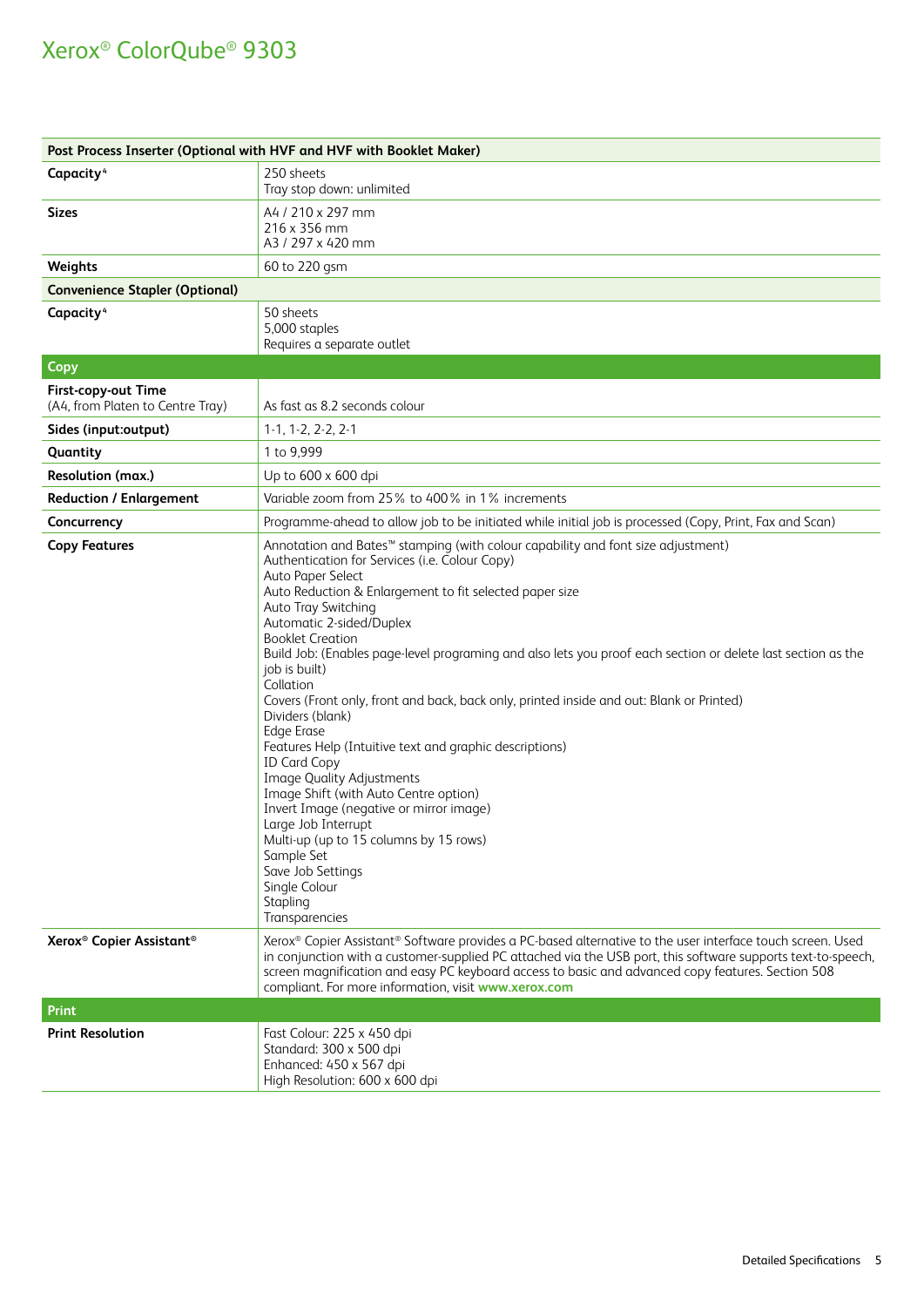| <b>Print Features</b>                                 | <b>Application Defaults</b><br>Banner Sheet Enable / Disable<br><b>Bidirectional Status</b><br>Custom Colour Options (Colour By Words)<br>Cover Selection<br>Delay Print (specific time)<br>User Permissions<br>Image Options (Fast Colour, Resolution (Standard, High, Enhanced))<br>Job Identification (Print ID or Banner, Print ID in margins on first page only or all pages)<br>Layout / Watermark (N-up (up to 16 pages per sheet), Multi-up, Booklet layout / finishing, Fit to new paper<br>size)<br>Overlays<br>Paper Selection by Attribute<br>LAN Fax (requires optional Fax Kit)<br>Sample Set<br>Saved Job (colour jobs can be printed as black and white)<br>Secure Print with Timed Deletion<br>Special Pages (exception page programming: covers, inserts, exception pages)<br>Store and Recall Driver Settings<br>Sustainability Features (Xerox® Earth Smart Settings, Duplex, N-up, Turn-off Banner and Print ID, Smart<br>Sample Set, Hold All Jobs) |
|-------------------------------------------------------|---------------------------------------------------------------------------------------------------------------------------------------------------------------------------------------------------------------------------------------------------------------------------------------------------------------------------------------------------------------------------------------------------------------------------------------------------------------------------------------------------------------------------------------------------------------------------------------------------------------------------------------------------------------------------------------------------------------------------------------------------------------------------------------------------------------------------------------------------------------------------------------------------------------------------------------------------------------------------|
| <b>Print from USB</b>                                 | Allows walk-up printing from Type A USB port on front panel<br>Supports direct printing from computer via Type B USB port<br>Supported file formats: PDF, JPEG, TIFF, PS, XPS, PCL<br>Colour jobs can be printed as black and white                                                                                                                                                                                                                                                                                                                                                                                                                                                                                                                                                                                                                                                                                                                                       |
| <b>Operating Systems</b>                              | Microsoft <sup>®</sup> Windows <sup>®</sup> XP SP3 (32- and 64-bit)<br>Windows Server 2003 (32- and 64-bit)<br>Windows Server 2008 and R2 (32- and 64-bit)<br>Windows Server 2012 and R2<br>Windows Vista SP2 (32- and 64-bit)<br>Windows 7 (32- and 64-bit)<br>Windows 8 (32- and 64-bit)<br>Windows 8.1 (32- and 64-bit)<br>Mac OS 10.7, 10.8, 10.9<br>Linux Redhat Fedora Core 19 X86<br>Ubuntu 13.10 X64<br>openSUSE 13.1 X64                                                                                                                                                                                                                                                                                                                                                                                                                                                                                                                                         |
| <b>Network Protocols</b>                              | TCP/IP: HTTP/HTTPS, Internet Printing Protocol, LPR/LPD, Raw Socket Printing/Port 9100, IPv4/IPv6,WSD<br>NetWare: Bindery and NDS IPX/SPX, NDPS®/NEPS (with Server Gateway)<br>AppleTalk®: EtherTalk®<br>Microsoft Windows Networking over IP<br>Apple Bonjour <sup>®</sup><br>IP <sub>v</sub> 6<br>Secure FTP<br>Most protocols not in use can be disabled                                                                                                                                                                                                                                                                                                                                                                                                                                                                                                                                                                                                               |
| <b>Administrative Protocols</b>                       | DHCP, BOOTP, SNMP, WINS, SLP® v2, HTTP/HTTPS, DHCP Autonet, SSL, NTP, DNS, SSDP                                                                                                                                                                                                                                                                                                                                                                                                                                                                                                                                                                                                                                                                                                                                                                                                                                                                                           |
| <b>Fonts</b>                                          | PCL: 93 scalable fonts, line printer and bitmap font (including Cyrillic font support)<br>PostScript 3: 173 Type 1 fonts, 2 Multiple Master fonts                                                                                                                                                                                                                                                                                                                                                                                                                                                                                                                                                                                                                                                                                                                                                                                                                         |
| Xerox <sup>®</sup> Mobile Express Driver <sup>®</sup> | Makes it easy for mobile users to find, use and manage Xerox® and non-Xerox devices in every new location.<br>Plug into a new network, and Mobile Express Driver automatically discovers available printers and provides<br>status and capability information. Save a list of "favourite" printers for each location, store application print<br>settings for use on any printer in any network, and greatly reduce mobile support calls to IT.                                                                                                                                                                                                                                                                                                                                                                                                                                                                                                                           |
| Xerox <sup>®</sup> Global Print Driver <sup>®</sup>   | A truly universal print driver that lets IT administrators install, upgrade and manage Xerox® and non-Xerox<br>devices from a single driver. It provides a consistent, easy-to-use interface for end-users, reducing the<br>number of support calls, and simplifying print services management.                                                                                                                                                                                                                                                                                                                                                                                                                                                                                                                                                                                                                                                                           |
| Xerox <sup>®</sup> Pull Print Driver                  | Makes it easy for IT managers to qualify, deploy and manage all print devices using a single driver in a Pull<br>Print environment. Uses a single queue and single driver. The Xerox® Pull Print Driver extends convenience<br>across a broad range of printing assets. IT administrators no longer need to manage and configure multiple<br>drivers. Used in conjunction with Xerox Secure Access Unified ID System®, Equitrac Office®, Ysoft® SafeQ®,<br>Pharos <sup>®</sup> and others.                                                                                                                                                                                                                                                                                                                                                                                                                                                                                |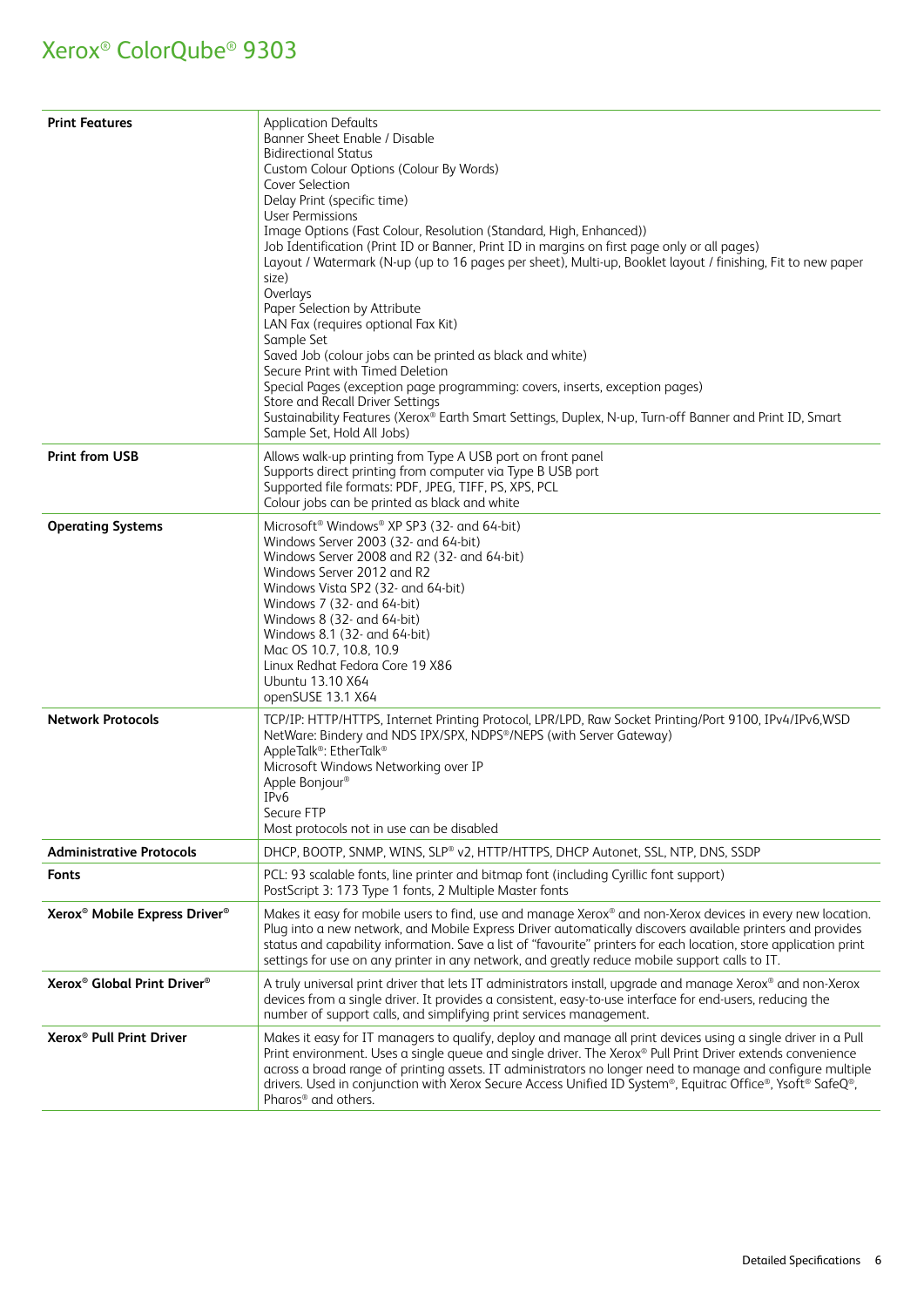| <b>Print Solutions</b>                                        |                                                                                                                                                                                                                                                                                                                                                                                                                                                                                                                  |  |
|---------------------------------------------------------------|------------------------------------------------------------------------------------------------------------------------------------------------------------------------------------------------------------------------------------------------------------------------------------------------------------------------------------------------------------------------------------------------------------------------------------------------------------------------------------------------------------------|--|
| Xerox <sup>®</sup> Mobile Print Cloud<br>(Optional)           | Xerox® Mobile Print Cloud addresses the needs of businesses with a mobile workforce and puts you ahead<br>of the evolving mobile print need, but without burdening staff, budget or infrastructure. Getting started<br>takes only a few minutes via the cloud. Print from any mobile device to nearly any brand of printer, Accurate<br>printing with true Microsoft® Office® rendering and more. Print what you need, when, where and how you<br>need it.                                                       |  |
| Xerox <sup>®</sup> Mobile Print Solution<br>(Optional)        | Xerox® Mobile Print Solution is an ideal choice for sites that have additional requirements for control and security<br>with an onsite server. Xerox® Mobile Print Solution allows users to print from most mobile devices to nearly any<br>brand of printer or multifunction printer without drivers or added complexity. Simply enter a release code (PIN)<br>at the device and get accurate printing with true Microsoft Office rendering and more to use with your server<br>for private, onsite deployment. |  |
| Unified Address Book for Fax, Internet Fax, Email and Scan to |                                                                                                                                                                                                                                                                                                                                                                                                                                                                                                                  |  |
| Features                                                      | Services supported: Fax, Internet Fax, Email, Scan to<br>Maximum contacts: 5,000<br>Contacts: Supports 1 or more destinations<br>Favourites for quick access of fax numbers, emails, etc.                                                                                                                                                                                                                                                                                                                        |  |
| <b>Additional Scan Information</b>                            |                                                                                                                                                                                                                                                                                                                                                                                                                                                                                                                  |  |
| Concurrency                                                   | Scan while the system is printing, copying, or while it is transferring scan to network or fax jobs (priority is for<br>return of scanned originals and printing concurrent jobs)                                                                                                                                                                                                                                                                                                                                |  |
| <b>Input Speed</b>                                            | Scan at up to 60 ipm colour scanning, up to 84 ipm black and white - A4 LEF                                                                                                                                                                                                                                                                                                                                                                                                                                      |  |
| Resolution                                                    | 72 x 72 dpi to 600 x 600 dpi<br>Bit Depth: 1-bit (black and white), 8-bit (greyscale), 24-bit (colour)                                                                                                                                                                                                                                                                                                                                                                                                           |  |
| <b>Maximum Scan Area</b>                                      | A3                                                                                                                                                                                                                                                                                                                                                                                                                                                                                                               |  |
| <b>Scan Template Management</b>                               | Support 250 scan templates<br>Create Xerox® CentreWare® IS scan templates and share via device cloning to other multifunction printers<br>Confirmation sheet options                                                                                                                                                                                                                                                                                                                                             |  |
| <b>Network Protocols</b>                                      | sFTP, FTP, SMB, NetWare, HTTP, HTTPS                                                                                                                                                                                                                                                                                                                                                                                                                                                                             |  |
| <b>File Compression</b>                                       | Colour TIFF (TIFF 6.0 or TTN2 with JPEG, LZW)<br>Black and white TIFF (G3MH, G4 MMR compression - single or multiple pages)<br>Searchable PDF and PDF/A (MRC, JPEG, G3 MH, G4 MMR, JBIG 2 Huffman, JBIG Arithmetic Compression,<br>Deflate (for Black and white and within MRC))<br>Linearised PDF / PDF/A                                                                                                                                                                                                       |  |
| <b>Document Management Fields</b><br>(Meta Data)              | Features only available in Network Scan to File Templates:<br>. 1 to 6 user programmable metadata fields per network scan to file templates and unlimited fields within<br>the template - Metadata field consists of field name, default value and other configurations<br>• Customised fields viewed on user interface for variable data input                                                                                                                                                                  |  |
| <b>Scan Features</b>                                          | Mixed Size Originals<br>Scan Build Job<br>Compression Quality/File Size Control<br>Original Type (Photo and Text, Photo, Text, Map, Newspaper / Magazine)<br>Auto Background and Shadow Suppression<br>Size for Size (for mixed size originals)<br><b>TWAIN Support</b><br><b>Bound Originals</b><br><b>Edge Erase</b><br>Reduction/Enlargement<br>Single Touch Scan buttons (up to 10)                                                                                                                          |  |
| <b>Scan to Email (Standard)</b>                               |                                                                                                                                                                                                                                                                                                                                                                                                                                                                                                                  |  |
| <b>Scan Features</b>                                          | · Email signatures (6 lines each of 128 character max), email message body (user configurable), email<br>CentreWare IS confirmation sheet options<br>• Scan to Email S/MIME Encryption<br>• Email signing (requires Smart Card option)<br>• Auto send to self                                                                                                                                                                                                                                                    |  |
| <b>Directory Access</b>                                       | Address list via LDAP (Windows Active Directory, Exchange, Notes, Domino)<br>Downloaded address list (comma-separated file format)                                                                                                                                                                                                                                                                                                                                                                               |  |
| Scan to (Standard)                                            |                                                                                                                                                                                                                                                                                                                                                                                                                                                                                                                  |  |
| Features                                                      | Scan to USB<br>Scan to Network Folder (uses Unified Address Book entries)                                                                                                                                                                                                                                                                                                                                                                                                                                        |  |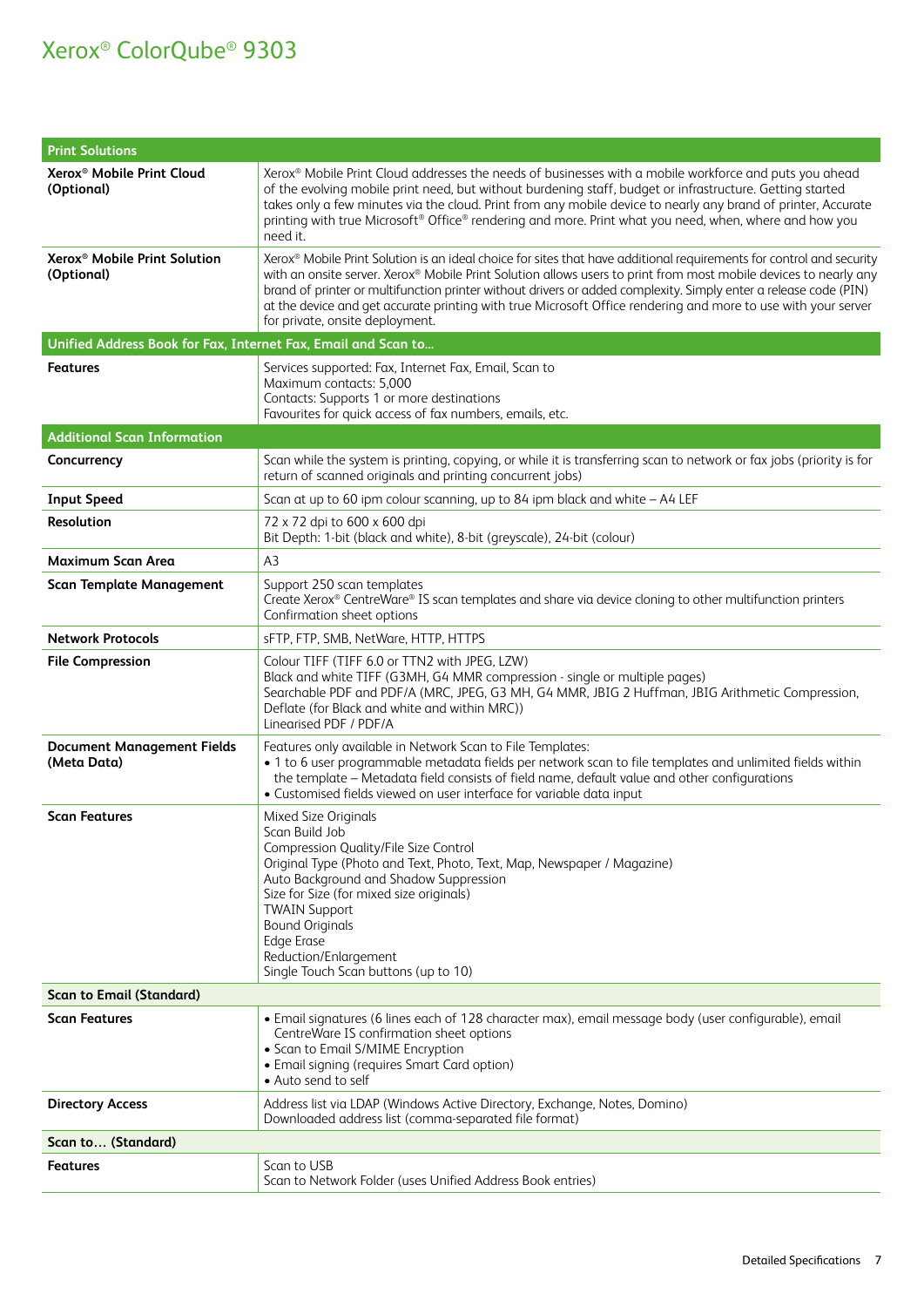| <b>Network Scanning - Software Solutions</b>                                         |                                                                                                                                                                                                                                                                                                                                                                                                                                                                                                                                                                                                                                                                                                                                                                                                                                                                                                                                                                                                                                                                                                                                                                                                                                                                                                                                                                                                                                                                                            |  |  |
|--------------------------------------------------------------------------------------|--------------------------------------------------------------------------------------------------------------------------------------------------------------------------------------------------------------------------------------------------------------------------------------------------------------------------------------------------------------------------------------------------------------------------------------------------------------------------------------------------------------------------------------------------------------------------------------------------------------------------------------------------------------------------------------------------------------------------------------------------------------------------------------------------------------------------------------------------------------------------------------------------------------------------------------------------------------------------------------------------------------------------------------------------------------------------------------------------------------------------------------------------------------------------------------------------------------------------------------------------------------------------------------------------------------------------------------------------------------------------------------------------------------------------------------------------------------------------------------------|--|--|
| Xerox <sup>®</sup> Scan to PC Desktop®<br><b>Professional (Optional)</b>             | A desktop offering that provides advanced document imaging, archiving, editing and organisation tools:<br>• PaperPort Professional image viewing and file management software<br>- Complete PDF functionality<br>- Secure PDF workflow of all scanning applications<br>• OmniPage Pro Office (for desktop/client installation) – Professional OCR software for digital archiving and<br>document conversion<br>• Image Retriever – provides fully automated retrieval of scanned images direct from a scan enabled Xerox®<br>ColorQube to individual desktops. Also includes email inbox polling capability                                                                                                                                                                                                                                                                                                                                                                                                                                                                                                                                                                                                                                                                                                                                                                                                                                                                                |  |  |
| Xerox <sup>®</sup> ConnectKey <sup>®</sup> for<br>SharePoint <sup>®</sup> (Optional) | Xerox® ConnectKey for SharePoint simplifies and streamlines the way you scan, capture and store your<br>paper-based documents. Using your Xerox® multifunction printer, you can route documents directly into the<br>precise document repository folder, just like you would from your PC. At the multifunction printer, you can<br>browse to the folder, name the document, and add any key indexing information before you scan. With the<br>flexibility to capture and route to SharePoint as well as Windows folders, ConnectKey is the right solution for<br>any office that needs to archive and share paper-based documents.                                                                                                                                                                                                                                                                                                                                                                                                                                                                                                                                                                                                                                                                                                                                                                                                                                                        |  |  |
| Xerox <sup>®</sup> ConnectKey <sup>®</sup> Share to<br><b>Cloud (Optional)</b>       | ConnectKey Share to Cloud provides organisations with powerful, easy and secure document scanning<br>capabilities that connect your Xerox® multifunction printer to popular cloud services and email, such as<br>Google Docs, SalesForce.com, Office 365 and Dropbox™ and gives employees anytime, anywhere access to<br>their most important documents using mobile devices.                                                                                                                                                                                                                                                                                                                                                                                                                                                                                                                                                                                                                                                                                                                                                                                                                                                                                                                                                                                                                                                                                                              |  |  |
| Xerox <sup>®</sup> ConnectKey for<br>DocuShare <sup>®</sup> (Optional)               | Xerox® ConnectKey for DocuShare, a one-step scan-to-workflow solution, simplifies the process of<br>incorporating hard copy content into enterprise document flows. Users can easily scan documents directly<br>into a DocuShare collection or Windows folder via a multifunction printer.                                                                                                                                                                                                                                                                                                                                                                                                                                                                                                                                                                                                                                                                                                                                                                                                                                                                                                                                                                                                                                                                                                                                                                                                 |  |  |
| <b>Security</b>                                                                      |                                                                                                                                                                                                                                                                                                                                                                                                                                                                                                                                                                                                                                                                                                                                                                                                                                                                                                                                                                                                                                                                                                                                                                                                                                                                                                                                                                                                                                                                                            |  |  |
| <b>Features</b>                                                                      | • Expanded Authentication<br>- Network authentication to access device and/or device services via- Kerberos (UNIX / Windows Server<br>2003 / Windows Server 2008), SMB (Windows Server 2003 / Windows Server 2008), NDS, LDAP<br>- Xerox Secure Access Unified ID System®<br>- Local Authentication (internal database)<br>- Smart Card authentication -144k CAC/PIV Card Support (2048 bit certificate key)/ .NET<br>• Secure Data<br>- Digitally signed PDF (when using Smart Card authentication)<br>- Encrypted Scan to Email<br>- Encrypted Password Protected PDF (Email and Network Scan Templates only)<br>- Secure Print (up to 10 digit PIN or Network Authentication)<br>- Immediate Image Overwrite<br>- On Demand Image Overwrite (Scheduled, Manual), includes sanitation of unused area of disk<br>- FIPS 140-2 256 bit Hard Disk Encryption<br>• Expanded Authorisation<br>- SA access based on network credentials<br>- Authorisation per user per service<br>- User Permissions required to access Print and Print Features (e.g. colour access or time restrictions)<br>reflects in the print driver<br>• Secure Network Access<br>· IP Filter, IPsec, IPv6, SSL v3.0, SNMPv3, HTTPs, 802.1X, Cisco® TrustSec Identity Services Engine (ISE)<br>integration, Device Security<br>- McAfee® Embedded Security, Port disablement including USB ports, Audit Log, Hide Print Job Names,<br>McAfee Integrity Control (optional)<br>• Common Criteria Certification ISO 15408 |  |  |
| Xerox <sup>®</sup> Secure Access Unified ID<br>System <sup>®</sup> (Optional)        | Xerox® Secure Access Unified ID System integrates your Xerox® multifunction printers with your existing<br>employee/student ID PIN or badge providing a flexible and convenient authentication system. Allow your<br>staff, employees or students to send documents to a centralised print server. Then, at any multifunction<br>printer on the network, they'll simply log in with a swipe of their magnetic or proximity ID card or their PIN<br>to securely print their job.<br>For more information, go to www.office.xerox.com/software-solutions                                                                                                                                                                                                                                                                                                                                                                                                                                                                                                                                                                                                                                                                                                                                                                                                                                                                                                                                     |  |  |
| Fax                                                                                  |                                                                                                                                                                                                                                                                                                                                                                                                                                                                                                                                                                                                                                                                                                                                                                                                                                                                                                                                                                                                                                                                                                                                                                                                                                                                                                                                                                                                                                                                                            |  |  |
| <b>Network Server Fax Features</b>                                                   |                                                                                                                                                                                                                                                                                                                                                                                                                                                                                                                                                                                                                                                                                                                                                                                                                                                                                                                                                                                                                                                                                                                                                                                                                                                                                                                                                                                                                                                                                            |  |  |
| Compatibility                                                                        | ITU (CCITT) group 3<br>Various Xerox® Alliance Partner Solutions                                                                                                                                                                                                                                                                                                                                                                                                                                                                                                                                                                                                                                                                                                                                                                                                                                                                                                                                                                                                                                                                                                                                                                                                                                                                                                                                                                                                                           |  |  |
| Maximum Scan Area                                                                    | A <sub>3</sub>                                                                                                                                                                                                                                                                                                                                                                                                                                                                                                                                                                                                                                                                                                                                                                                                                                                                                                                                                                                                                                                                                                                                                                                                                                                                                                                                                                                                                                                                             |  |  |
| <b>Fax Send Features</b>                                                             | One- or two-sided scanning (up to A3)<br>Add to send list (50 numbers maximum)<br>Build Job, Speed Dial, Delay send (specific time) Original type (photo, text or photo and text)                                                                                                                                                                                                                                                                                                                                                                                                                                                                                                                                                                                                                                                                                                                                                                                                                                                                                                                                                                                                                                                                                                                                                                                                                                                                                                          |  |  |
| <b>Fax Print Features</b>                                                            | One- or two-sided printing, staple, Secure Print                                                                                                                                                                                                                                                                                                                                                                                                                                                                                                                                                                                                                                                                                                                                                                                                                                                                                                                                                                                                                                                                                                                                                                                                                                                                                                                                                                                                                                           |  |  |
| Transmission Resolution                                                              | Superfine: 400 x 200 dpi (Scan at 600 x 600 dpi)<br>Fine: 200 x 200 dpi<br>Standard: 200 x 100 dpi                                                                                                                                                                                                                                                                                                                                                                                                                                                                                                                                                                                                                                                                                                                                                                                                                                                                                                                                                                                                                                                                                                                                                                                                                                                                                                                                                                                         |  |  |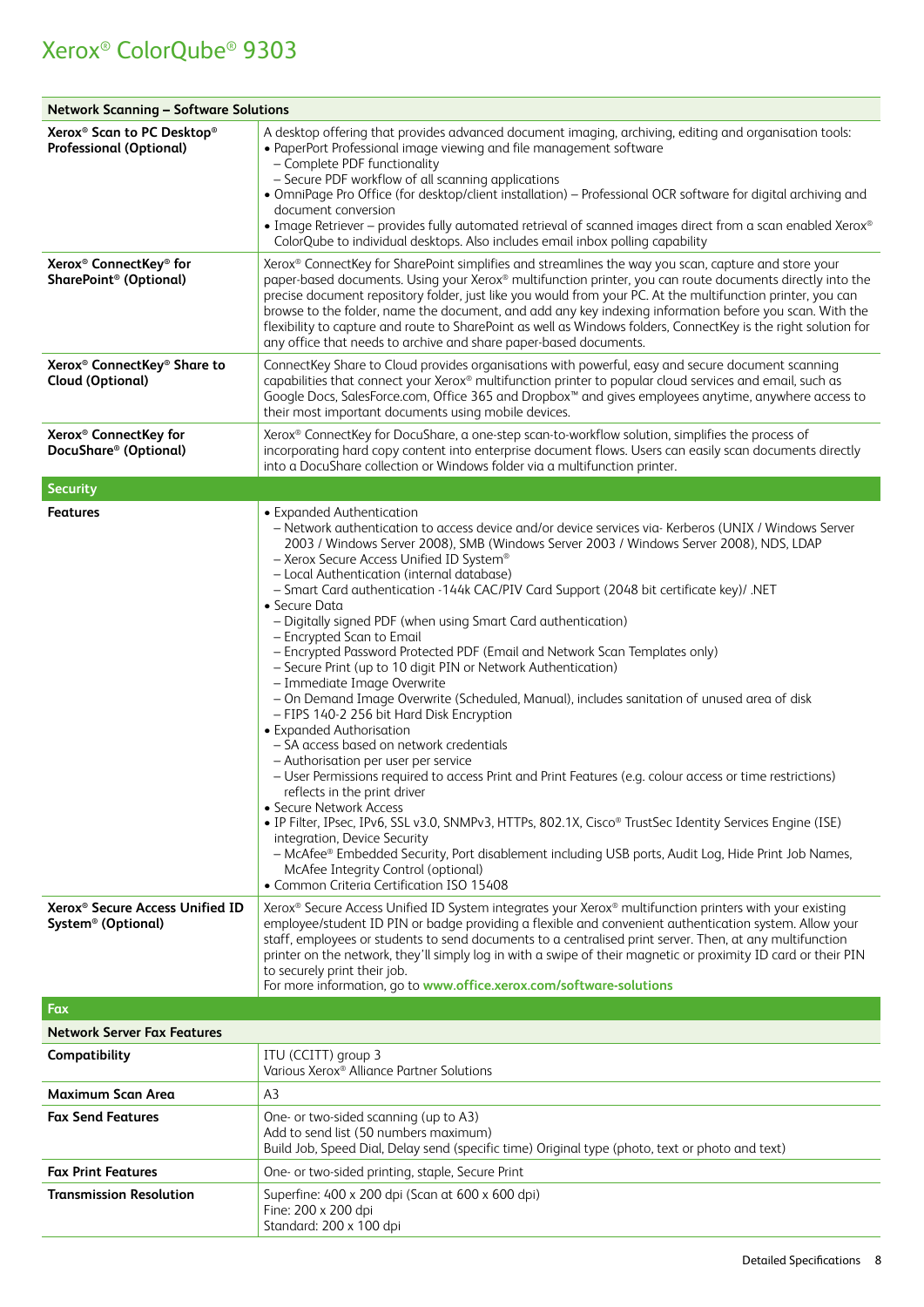| <b>Internet Fax Features</b>                   |                                                                                                                                                                                                                                                                                                                                                                                                                                                                                                                                                                                                                                                              |
|------------------------------------------------|--------------------------------------------------------------------------------------------------------------------------------------------------------------------------------------------------------------------------------------------------------------------------------------------------------------------------------------------------------------------------------------------------------------------------------------------------------------------------------------------------------------------------------------------------------------------------------------------------------------------------------------------------------------|
| Capability                                     | Direct print-ready document transmission to remote Internet Fax machines or email clients (SMTP)<br>Reception and automatic printout of documents sent via email from remote Internet Fax machines or email<br>clients                                                                                                                                                                                                                                                                                                                                                                                                                                       |
| <b>Directory Access</b>                        | Utilises the Unified Address Book                                                                                                                                                                                                                                                                                                                                                                                                                                                                                                                                                                                                                            |
| Send / Receive                                 | Multi-page TIFF, Image only PDF                                                                                                                                                                                                                                                                                                                                                                                                                                                                                                                                                                                                                              |
| Resolution                                     | 72 x 72 dpi to 600 x 600 dpi<br>Bit Depth: 1-bit (black and white)                                                                                                                                                                                                                                                                                                                                                                                                                                                                                                                                                                                           |
| <b>Network Protocols</b>                       | SMTP (send), POP3 (receive)                                                                                                                                                                                                                                                                                                                                                                                                                                                                                                                                                                                                                                  |
| Compliance                                     | ITU-T T.37 compliant                                                                                                                                                                                                                                                                                                                                                                                                                                                                                                                                                                                                                                         |
|                                                | Walk-up Fax Features (Optional (Customer-installable) - 1 and 2 lines)                                                                                                                                                                                                                                                                                                                                                                                                                                                                                                                                                                                       |
| Compatibility                                  | ITU (CCITT) Group 3                                                                                                                                                                                                                                                                                                                                                                                                                                                                                                                                                                                                                                          |
| Speed / Modems                                 | One or Two V.34 modems: 33,600 bps. Less than 4 seconds per page transmission time<br>ATA analogue terminal adaptor utilising T38 (optional)                                                                                                                                                                                                                                                                                                                                                                                                                                                                                                                 |
| <b>Compression / Speed</b>                     | MH/G3, MMR/SG3                                                                                                                                                                                                                                                                                                                                                                                                                                                                                                                                                                                                                                               |
| <b>Resolution</b>                              | <b>Walkup Send:</b><br>Standard: 200 x 100 dpi<br>Fine: 200 x 200 dpi<br>Superfine: 600 x 600 dpi<br>Receive:<br>Accepts all sizes                                                                                                                                                                                                                                                                                                                                                                                                                                                                                                                           |
| <b>Fax Send Features</b>                       | LAN Fax (fax from print driver)<br>Auto Fax Transmission Reduction<br>Page-by-Page Job Status at the Machine<br>Delay Start, Build Job, Favourites<br>Automatic Memory Resend<br><b>Automatic Cover Sheets</b><br><b>PSTN Fax</b><br>Batch Send (up to memory capacity)                                                                                                                                                                                                                                                                                                                                                                                      |
| <b>Fax Receive Features</b>                    | One- or Two-sided Printing<br>Stapled or Unstapled<br>Receive Print Mode - Manual (size, margin, stock, header) / Auto<br>Output Tray Selection<br>Up to 200 Password Protected Mailboxes<br>Secure Receive<br>Receive Timestamp<br>Auto Answer Delay                                                                                                                                                                                                                                                                                                                                                                                                        |
| <b>Fax Forward</b>                             | Forward to Email or SMB Location<br>Fax Forward on Receive Only                                                                                                                                                                                                                                                                                                                                                                                                                                                                                                                                                                                              |
| <b>Fax Reports</b>                             | Activity, Dial Directory, Group Directory, Transmission Confirmation, Pending Fax, Options Report, On<br>Demand Overwrite Report, Mailbox Report, Broadcast Report                                                                                                                                                                                                                                                                                                                                                                                                                                                                                           |
| <b>Directory Access</b>                        | Utilises the Unified Address Book<br>Group fax available                                                                                                                                                                                                                                                                                                                                                                                                                                                                                                                                                                                                     |
| <b>Auto Redial</b>                             | Up to 14 attempts (per country requirements)<br>• 1 to 25 minute intervals                                                                                                                                                                                                                                                                                                                                                                                                                                                                                                                                                                                   |
| <b>Auto Resend</b>                             | Up to 5 attempts                                                                                                                                                                                                                                                                                                                                                                                                                                                                                                                                                                                                                                             |
| <b>Device Management</b>                       |                                                                                                                                                                                                                                                                                                                                                                                                                                                                                                                                                                                                                                                              |
| <b>Management Support</b>                      | SNMP Version 1. SNMP Version 2c and SNMP Version 3 trap over TCP/IP and IP<br>MIB access (IETF-MIBII RFC 1213), Host Resources<br>MIB RFC 2790, Printer MIB RFC 1759 v.2                                                                                                                                                                                                                                                                                                                                                                                                                                                                                     |
| Xerox <sup>®</sup> CentreWare <sup>®</sup> Web | A Web-based server application for network administrators that permits Web browser-based device<br>management from any workstation, whether running Windows, UNIX or any other operating system:<br>. Works with any SNMP-managed printer from any manufacturer.<br>• Provides help with device discovery and installation, health checks and troubleshooting, and device<br>upgrades, as well as basic accounting and asset management.<br>• Requires Windows XP, Vista or Windows 7 and Internet Explorer 6.0 and higher.<br>• CentreWare Integration available for Tivoli® NetView®, Unicentre TNG®, Microsoft Management Console<br>(MMC), HP® OpenView® |
| <b>Novell NDPS/NEPS</b>                        | Server gateway application: centralised management tool.                                                                                                                                                                                                                                                                                                                                                                                                                                                                                                                                                                                                     |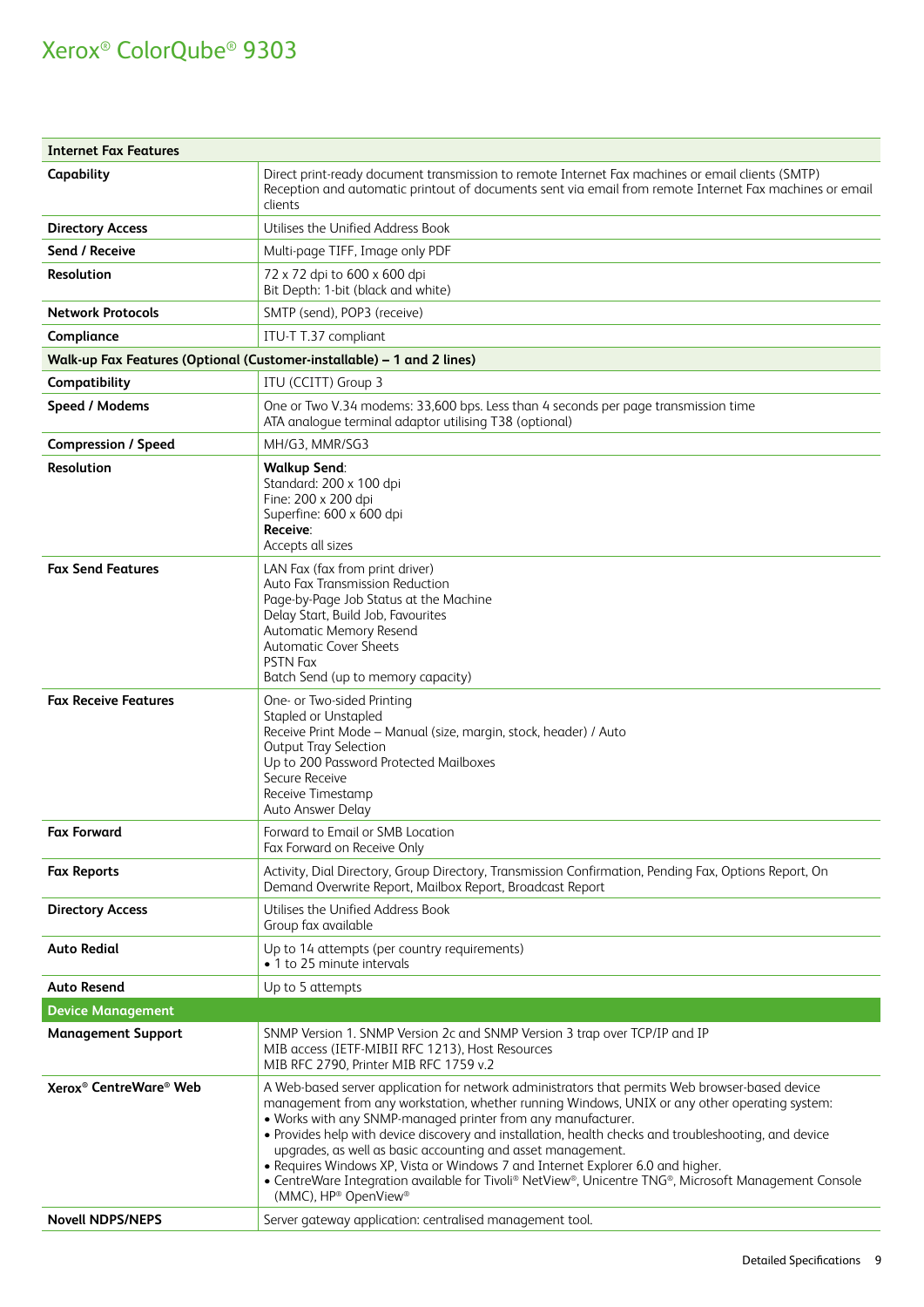| Xerox <sup>®</sup> Device Manager                                                        | Xerox® Device Manager collects and manages the data that drives fact-based decisions for your enterprise<br>device management environment. It is a single tool to install print queues and configure, manage, monitor<br>and report on both networked and locally connected devices - regardless of vendor - across your enterprise.<br>Xerox <sup>®</sup> Device Manager provides:<br>• Device monitoring and troubleshooting<br>• Extensive reporting and discovery of new devices<br>• Usage collection, chargeback and billing capabilities |
|------------------------------------------------------------------------------------------|-------------------------------------------------------------------------------------------------------------------------------------------------------------------------------------------------------------------------------------------------------------------------------------------------------------------------------------------------------------------------------------------------------------------------------------------------------------------------------------------------------------------------------------------------|
| Xerox <sup>®</sup> Device Types for SAP<br><b>Environment</b>                            | Xerox, together with SAP through our Gold-level membership in the SAP Printer Vendor Programme, provides<br>seamless connectivity between SAP systems and your Xerox® printers and multifunction printers. And as an<br>SAP customer you benefit from having SAP-certified Xerox® device types available right from SAP's online<br>delivery model. SAP-certified device types for Xerox® printers and multifunction printers are available to<br>download. www.office.xerox.com/software-solutions                                             |
| Xerox <sup>®</sup> Device Types for SAP<br>R/3 Intelligent Barcode Utility<br>(optional) | Provides built-in process intelligence that allows the printing of barcodes on any appropriately configured<br>PostScript printer in specific versions of SAP environment and within Latin-1 (ISO8859-1) SAP system code<br>pages only. Used in conjunction with Xerox® PostScript Device Types for SAP environment and Xerox® Font<br>Centre Barcode Fonts. Information available at www.office.xerox.com/software-solutions                                                                                                                   |
| Xerox <sup>®</sup> Barcode Pro PS (optional)                                             | Enables intelligent PostScript printing on Xerox® multifunction printers by storing Xerox® software,<br>as well as, the barcode fonts on the printer hard disk. Enables the printing of barcodes from any<br>application (SAP client or mainframe) that supports PostScript printing. Information available at<br>www.office.xerox.com/software-solutions                                                                                                                                                                                       |
|                                                                                          | CentreWare Internet Services - Integrated Web Pages Provided by the Device                                                                                                                                                                                                                                                                                                                                                                                                                                                                      |
| <b>Device Status</b>                                                                     | Web server embedded in Network Controller:<br>• Tray status/contents<br>• Consumables status<br>• Alerts<br>Remote Control Panel                                                                                                                                                                                                                                                                                                                                                                                                                |
| <b>Job Submission</b>                                                                    | Print ready files: PS, PCL, TIFF, PDF, JPG, XPS, TXT, PRN<br>Output feature selection (2-sided, output colour, collate, orientation, staple, hole punch, folding, output<br>destination)<br>Delivery options (Immediate, sample set, delay and secure, Save job or reprint)                                                                                                                                                                                                                                                                     |
| <b>Device Administration</b>                                                             | Allows simple, remote installation setting of configuration options and management of the device                                                                                                                                                                                                                                                                                                                                                                                                                                                |
| <b>Browsers</b>                                                                          | Internet Explorer 7.x, 8.x, 9.x<br>Safari 5.x<br>Mozilla Firefox 4.x, 5.x, 6.x, 7.x, 8.x, 9.x, 10.x, 11.x<br>Opera 11.x<br>Chrome 12                                                                                                                                                                                                                                                                                                                                                                                                            |
| <b>Support</b>                                                                           | Install print / scan drivers and online support available via web page                                                                                                                                                                                                                                                                                                                                                                                                                                                                          |
| <b>Languages Supported</b>                                                               | International English, International French, Italian, German, International Spanish, Dutch, Brazilian<br>Portuguese, Swedish, Norwegian, Danish, Finnish, Russian, Simplified Chinese, Korean, Japanese                                                                                                                                                                                                                                                                                                                                         |
| <b>Remote Print Services</b>                                                             |                                                                                                                                                                                                                                                                                                                                                                                                                                                                                                                                                 |
| <b>Automated Meter Reads (AMR)</b>                                                       | Automates the process of collecting and submitting meter reads for tracking and billing of Xerox® device<br>usage. Eliminates the need for time-consuming end-user involvement and ensures that meter reads are<br>submitted to Xerox on time.                                                                                                                                                                                                                                                                                                  |
| <b>Automatic Supplies</b><br><b>Replenishment (ASR)</b>                                  | Automatically orders supplies for Xerox® output devices based on actual usage, eliminating the need to<br>manually manage supplies inventory.                                                                                                                                                                                                                                                                                                                                                                                                   |
| <b>Accounting</b>                                                                        |                                                                                                                                                                                                                                                                                                                                                                                                                                                                                                                                                 |
| Xerox <sup>®</sup> Standard Accounting (Standard)                                        |                                                                                                                                                                                                                                                                                                                                                                                                                                                                                                                                                 |
| <b>Tracking</b>                                                                          | Copy, Print, Fax, Scan and Email usage, 3 Tiers                                                                                                                                                                                                                                                                                                                                                                                                                                                                                                 |
| Accounting                                                                               | Up to 2,497 User accounts (User ID)<br>Up to 500 General accounts (Client)<br>Up to 499 Group accounts (Department)                                                                                                                                                                                                                                                                                                                                                                                                                             |
| Features                                                                                 | • Administrator can manage the feature via the Web User Interface or device control panel in tools<br>• Administrator has the ability to import or export user accounts, Group Accounts, General Accounts and<br>User limits via a CSV file                                                                                                                                                                                                                                                                                                     |
| <b>Hybrid Colour Plan</b>                                                                |                                                                                                                                                                                                                                                                                                                                                                                                                                                                                                                                                 |
|                                                                                          | • Useful Colour/Colour level one and black and white pages will be treated as black and white pages.<br>• Useful Colour/Colour level 2 and Expressive Colour/Colour level 3 will be combined for the purposes of<br>Xerox® Standard Accounting.                                                                                                                                                                                                                                                                                                 |